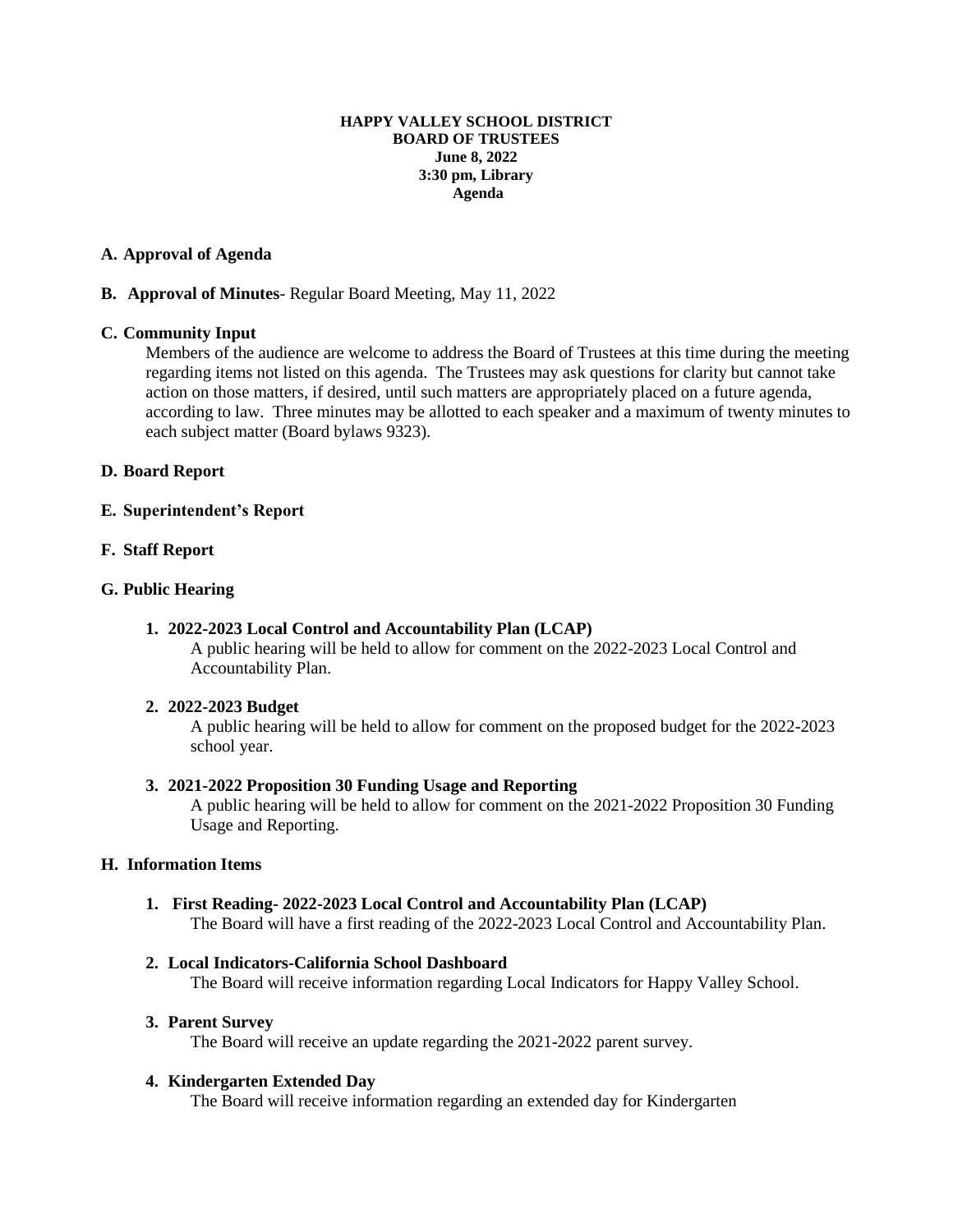# **5. First Reading- 2022-2023 Budget**

The Board will have a first reading of the 2022-2023 Budget.

# **6. Endowment Fund Statement**

The Board will receive information regarding the Endowment Fund Statement from the last quarter.

# **I. Action Items**

# **1. Board Resolution #21-22-06, Proposition 30 Funding Usage and Reporting**

The Board will consider approval of Resolution #21-22-06, 2021/2022 Proposition 30 Funding Usage and Reporting.

# **2. Board Resolution #21-22-07, Year-End Transfer**

The Board will consider approval of Resolution #21-22-07, Authorizing necessary end-ofyear transfers.

**3. Board Resolution #21-22-08, Authorizing Annual Transfer of County Endowment Fund 57- Funds to Fund 01-General Fund**

The Board will consider approval of Resolution # 21-22-08, Authorizing the Annual Transfer of money from Fund 57 to Fund 01.

**4. Board Resolution #21-22-09, Authorizing Annual Transfer of General Fund 01 Funds to Fund 17-Special Reserve Fund for Other Than Capital Outlay Projects**

The Board will consider approval of Resolution #21-22-09, Authorizing Annual Transfer Of general fund 01 to Fund-17 Special Reserve fund for other than Capital Outlay Projects

#### **5. Social Studies Textbook Adoption**

The Board will consider approval of Teacher Created Materials Social Studies as the adopted instructional materials for grades K-5.

#### **6. Green Schools Policy Statement**

The Board will consider approval of a Green Schools Policy Statement.

#### **7. Contract with Ohlsen Foods**

The Board will consider for approval a Contract with Ohlsen Foods to provide lunch at Happy Valley School.

# **J. Consent Agenda**

- 1. The Board will consider approval of vendor warrants paid since the last meeting.
- 2. The Board will consider approval of the donation of Houghton Mifflin textbooks to Goodwill.

# **K. Communications and Announcements**

- 1. June 15- Board Meeting, 3:30 pm, Library
- 2. Aug. 10- First Day of School
- 3. Aug. 17- Board Meeting, 3:30 pm, Library
- 4. Aug. 31- Back to School Night, Time TBA

# **L. Closed Session**

Superintendent Evaluation.